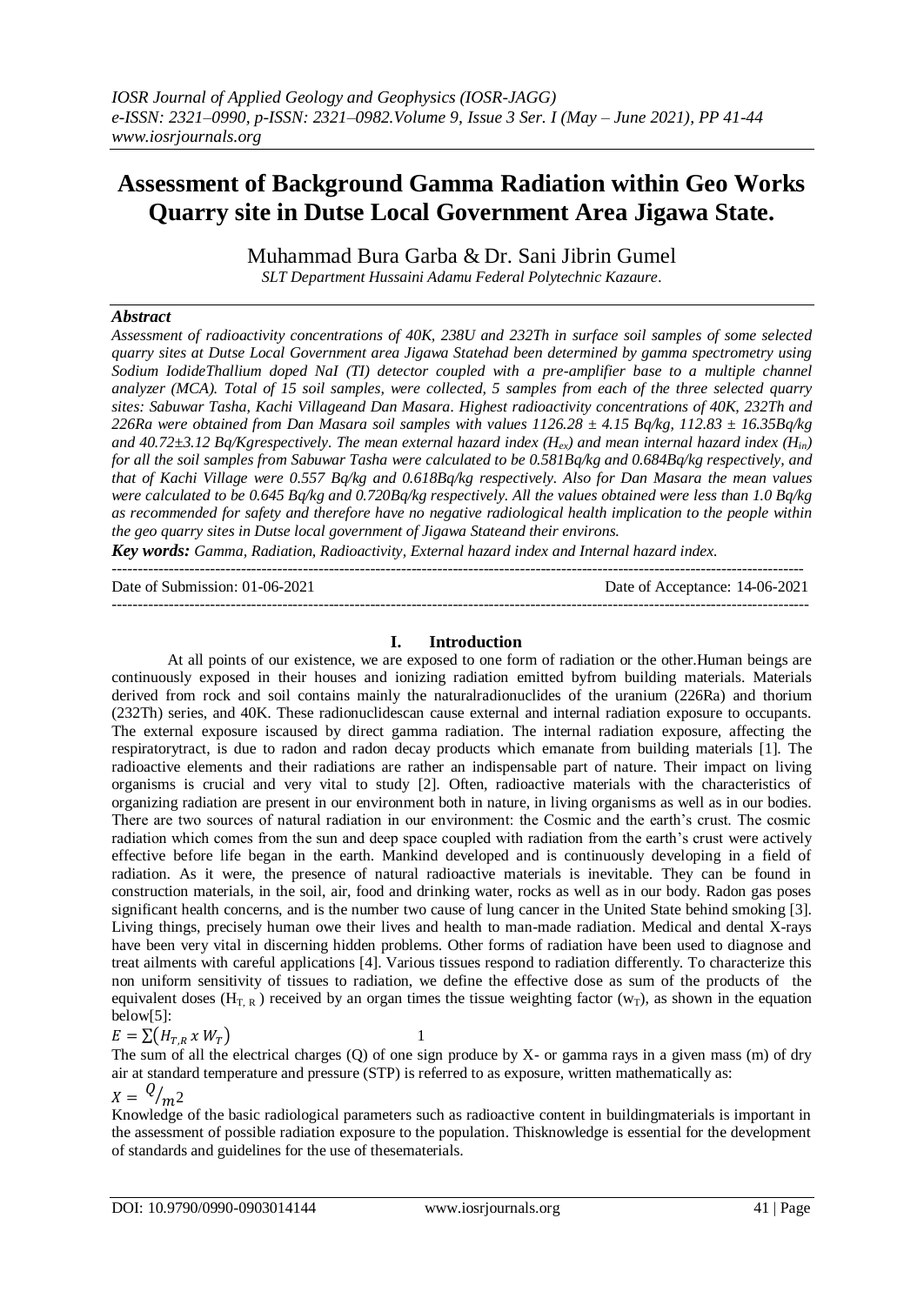# **II. Materials and Method**

The soil samples were collected from various querry sites around Dutsemetropolice, the Jigawa State capital. A total number of fifteen (15) soil samples were collected using the composite sampling method around three query sites of different locations in the study area, namely Sabuwar Tasha (ST), Kachi Village (KV), Dan Masara(DMS).They were all labeled appropriately. The samples were double bagged to prevent cross contamination of samples.

| Table 1 – Sample Location and Mass |                   |  |       |       |       |       |  |
|------------------------------------|-------------------|--|-------|-------|-------|-------|--|
| Sample Location                    | Sample Mass $(g)$ |  |       |       |       |       |  |
|                                    |                   |  |       |       |       |       |  |
| SabuwarTasha (ST)                  | 322.8             |  | 323.6 | 337.1 | 328.0 | 253.4 |  |
| Kachi Village (KV) 324.1           |                   |  | 318.9 | 310.4 | 312.3 | 336.5 |  |
| Dan Masara (DM) 312.6              |                   |  | 324.9 | 338.9 | 263.7 | 327.9 |  |

All the samples were air-dried to avoid loss of radio nuclides [6]. The dried samples each were thoroughly grinded

to ensure equal representation of samples. The samples were distinctly packed in plastic containers measuring 8.0

cm in diameter by 6.5 cm in height and width made to fit on the high purity germanium detector and labelled with

codes 1, 2, 3, 4 and 5 for each sample. The packaging in each case were triply sealed. The sealing process included

smearing of the inner rims of each container lid with Vaseline jelly, filling the lid assembly gap with candle wax to

block the gaps between lid and container and tight sealing lid container with masking adhesive tape. They were left

for 21 days for short-lived radionuclide to allow radon and its short-lived progenies attain secular equilibrium. The

activity counting was carried out using the high purity germanium detector with the gamma vision software for the

computation.The method of gamma spectrometry was adopted for the analysis of the samples collected in order to obtain data on 40K, 226Ra and 232Th. The spectrometer used was a Canberra lead shielded 7.6cm x 7.6cm NaI (Tl)

detector coupled to a multichannel analyzer (MCA) through a preamplifier base. The system was calibrated using standard point sources of gamma emitting isotopes. The resolution of the detector is about 10% at 0.662MeV of 137Cs. For the analysis of 40K, 226Ra and 232Th, the photo peak regions of 40K (1.46 MeV), 214Bi (1.76 MeV) and 208TI (2.615 MeV) were respectively used.

The cylindrical plastic containers holding the samples were put to sit on the high geometry 7.6cm x 7.6cm NaI (TI) detector. High level shielding against the environmental background radiation was achieved by counting in a Canberra 10cm thick lead castle. The counting of each sample was done for 10.0 hours because of suspected low activities of the radionuclides in the samples. The areas under the photo-peaks of 40K, 226Ra and 232Th were computed using the Multichannel Analyzer system. The concentrations of the radionuclides were calculated based on the measured efficiency of the detector and the net count rate under each photopeak over a period of 10.0 hours using equation 3.0 [6]

$$
A = \frac{N(E_Y)}{\epsilon(E_Y)I_Y M t_C} \tag{3}
$$

Where

 $N(E\gamma)$  = Net peak area of the radionuclide of interest  $\epsilon$ (Eγ) = Efficiency of the detector for the γ- energy of interest Iγ = Intensity per day for the γ- energy of interest  $M =$ Mass of the sample  $t_c$  = Total counting time in seconds (36000 S)

# **External hazard index (Hex)**

The external hazard index is a relation that quantifies the exposure factor [8].

A widely used hazard index (reflecting the external exposure) called the external hazard index  $H_{ex}$ . The external hazard index is an evaluation of the hazard of the natural gamma radiation. [8 and 9] :as expressed in equation 4.0 [7]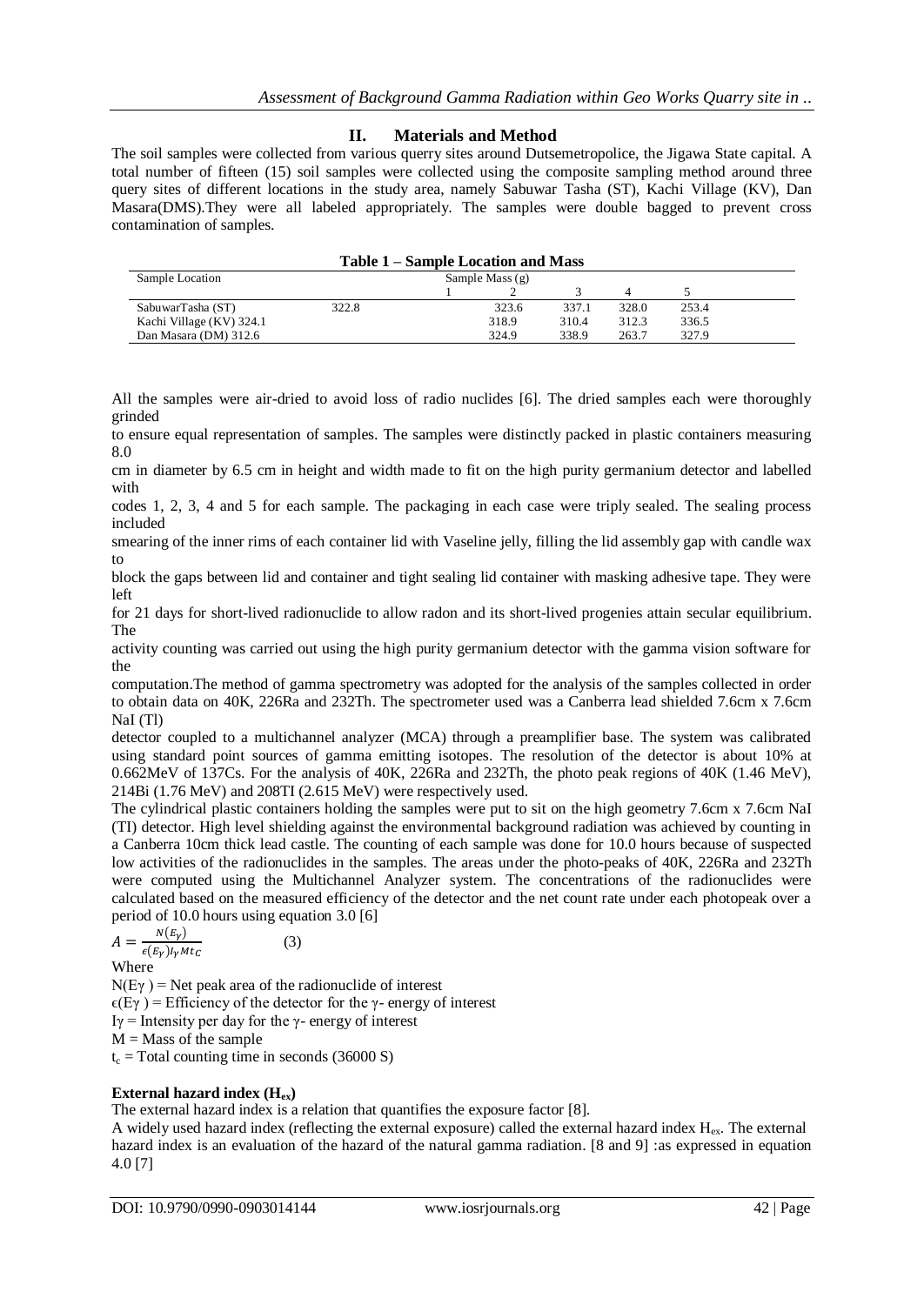$H_{ex} = \frac{c}{4\pi}$  $\frac{c_K}{4810} + \frac{c}{2}$  $\frac{c_{Th}}{259} + \frac{c}{3}$  $\frac{c_{Ra}}{370} \le 1$  4 **Internal hazard index (Hin)** as expressed in equation 5.0 [7] were used as radiological indicators to estimate the radiological implications of the natural radionuclides in the surface soil on the people in the study area.  $H_{in} = \frac{c}{48}$  $\frac{c_K}{4810} + \frac{c}{2}$  $\frac{c_{Th}}{259} + \frac{c}{1}$  $\frac{c_{Ka}}{185} \le 1$  5 Where,  $C_k$ ,  $C_{Th}$  and  $C_{Ra}$  are the radioactivity concentrations of 40K, 232Th and 226Ra respectively.

#### **III. Results and Discussion**

The highest radioactivity concentration of 40K from SabuwarTasha soil sample was obtained to be 994.36 $\pm$  3.46Bq/kg and the lowest was 694.38  $\pm$  2.95 Bq/kg. For 226Ra, the highest radioactivity concentration value was  $32.26 \pm 2.53$ Bq/kg and the lowest value was obtained to be  $14.08 \pm 1.86$ Bq/kg. Also 232Th had the highest radioactivity concentration value of  $110.02 \pm 14.85$ Bq/kg and lowest value of  $52.73 \pm 7.76$ Bq/kg as shown in table 2.0. Concerning all the radionuclides, 40K had the highest radioactivity concentration value while the lowest was from 232Ra. No artificial radionuclide was detected in all the samples. The highest external hazard index  $(H_{ex})$  was obtained to be 0.688Bq/kg while the lowest was 0.480Bq/kg. The mean value was calculated to be  $0.581Bq/kg$ . Furthermore, the highest internal hazard index (H<sub>in</sub>) was obtained to be  $0.775Bq/kg$ while the lowest was 0.548Bq/kg. The mean value was calculated to be 0.684Bq/kg.

For Kachi Village soil samples, the highest radioactivity concentration of 40K was obtained to be  $1124.85\pm 6.58Bq/kg$  and the lowest was 748.68  $\pm$  3.01 Bq/kg. For 226Ra, the highest radioactivity concentration value was  $27.35 \pm 3.14$ Bq/kg and the lowest value was obtained to be  $18.92 \pm 2.92$ Bq/kg. Also, 232Th had the highest radioactivity concentration value of 97.34  $\pm$  12.04Bq/kg and lowest value of 56.24  $\pm$ 8.02Bq/kg as shown in table 3.0. Concerning all the radionuclides, 40K has the highest radioactivity concentration value while the lowest was from 226Ra as shown in table 3.0. No artificial radionuclide was detected in all the samples. The highest external hazard index  $(H_{ex})$  was obtained to be 0.627Bq/kg while the lowest was 0.470Bq/kg . The mean value was calculated to be 0.557Bq/kg. Furthermore, the highest internal hazard index  $(H_{in})$  was obtained to be 0.701Bq/kg while the lowest was 0.521Bq/kg. The mean value was calculated to be 0.618Bq/kg.

Also, for Dan Masara soil samples, the highest radioactivity concentration of 40K was obtained to be 1126.28 $\pm$  4.15Bq/kg and the lowest was 798.16  $\pm$  2.25 Bq/kg. For 226Ra, the highest radioactivity concentration value was  $40.72 \pm 3.12$ Bq/kg and the lowest value was obtained to be  $15.48 \pm 1.76$ Bq/kg. Also, 232Th had the highest radioactivity concentration value of 112.83 ±15.35Bq/kg and lowest value of 72.95  $\pm 8.02$ Bq/kg as shown in table 4.0. Concerning all the radionuclides, 40K had the highest radioactivity concentration value while the lowest was from 238U as shown in table 4.0. No artificial radionuclide was detected in all the samples. The highest external hazard index  $(H_{ex})$  was obtained to be 0.746Bq/kg while the lowest was 0.566Bq/kg. The mean value was calculated to be 0.645Bq/kg. Furthermore, the highest internal hazard index  $(H_{in})$  was obtained to be 0.823Bq/kg while the lowest was 0.624Bq/kg. The mean value was calculated to be 0.720Bq/kg. The mean values are less than 1.0 Bq/kg as recommended for safety globally [10].

| Samples' No. | Radioactivity Concentrations (Bq/Kg) |                  |                       | $H_{ex}$ (Bq/Kg) | $H_{in}$ (Bq/Kg) |
|--------------|--------------------------------------|------------------|-----------------------|------------------|------------------|
|              | $^{40}$ K                            | $^{232}$ Th      | $\overline{^{226}$ Ra |                  |                  |
|              | $845.26 + 3.05$                      | $110.02 + 14.85$ | $32.26 + 2.53$        | 0.688            | 0.775            |
|              | 785.32+2.37                          | 98.68+12.07      | $24.42 + 2.41$        | 0.610            | 0.675            |
|              | $694.38 \pm 2.94$                    | $104.12 + 13.14$ | $26.57 + 2.43$        | 0.618            | 0.690            |
|              | $925.47 + 3.07$                      | $52.73 + 7.76$   | $31.04 + 2.51$        | 0.480            | 0.733            |
|              | 994.36±3.46                          | $68.59 + 7.92$   | $14.08 \pm 1.86$      | 0.510            | 0.548            |

**Table 2:** Radioactivity concentrations of <sup>40</sup>K, <sup>232</sup>K, <sup>226</sup>Ra (Bq/Kg), external and internal hazard indices of soil sample of Sabuwar Tasha(ST)

**Table 3:** Radioactivity concentrations of 40K, 232K, 226Ra (Bq/Kg), external and internal hazard indices of soil sample collected from Kachi Village (KV)

| Samples' No. | Radioactivity Concentrations (Bq/Kg) |                   |                  | $H_{ex}$ (Bq/Kg) | $H_{in}(Bq/Kg)$ |
|--------------|--------------------------------------|-------------------|------------------|------------------|-----------------|
|              | $^{40}$ K                            | $^{232}$ Th       | $^{226}$ Ra      |                  |                 |
|              | 796.43±3.24                          | $96.76 \pm 11.45$ | $24.23 \pm 2.99$ | 0.605            | 0.670           |
|              | $824.36 \pm 3.26$                    | $68.15 \pm 8.75$  | $20.76 \pm 2.87$ | 0.491            | 0.547           |
|              | 1124.85±6.58                         | $82.76 + 9.73$    | $27.35 \pm 3.14$ | 0.627            | 0.701           |
|              | $969.24 + 3.37$                      | $56.24 \pm 8.02$  | $18.92 \pm 2.92$ | 0.470            | 0.521           |
|              | 748.68±3.01                          | $97.34 + 12.04$   | $22.17 \pm 2.76$ | 0.591            | 0.651           |